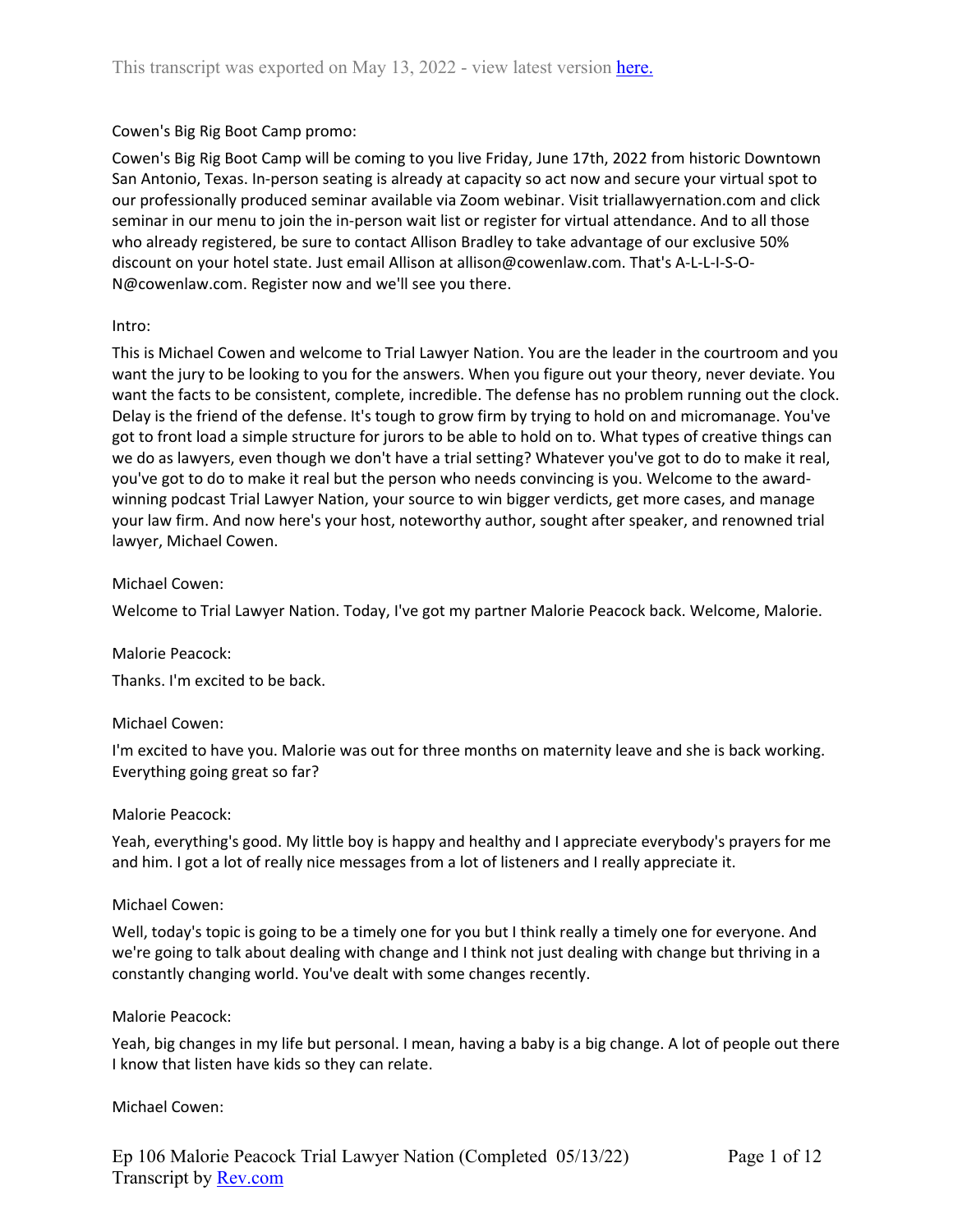Yeah. And I think that's something that's really important because no matter how much we work on setting up our lives, setting up our businesses to thrive the way we want them, things are going to change. And I want to talk about some of the types of changes that we all as, not just lawyers and law firm owners but as human beings are going to deal with. We have personal life changes and I mean, we get married. Unfortunately, some people get divorced. You have children then your children leave you. Your business is going to change. Even people that have worked with you for a long time and you think they're going to make their career with you, sometimes they find greener pastors and they leave.

## Michael Cowen:

The law will change. If you practice long enough, a case will come out, a statute will get passed and it will make a change to the way you practice or change to your business. And then there's the intentional change. There's changes that we choose to make to try to improve our lives and improve our practices and how do we deal with those? And how do we keep a team motivated in dealing with those? Let's start with some of the personal changes. I want to do a big one and it's kind of not maybe what I was thinking of at first but how did you deal with the first change of not working for three months?

### Malorie Peacock:

The first few weeks I was like a zombie so it was pretty easy to not think about work because I was not sleeping and if anybody remembers the baby days, that's tough. But after that, once we had a routine, once we were kind of in a groove, it was hard to not at least think about my cases. Because I care a lot about my clients and I care about my work and I care about my cases so it was hard. The good news is that I still had access to of course, all of our systems and things so pretty much every day I would check in on the cases secretly so that nobody would ask me any questions but I could kind of linger in the background and see what was going on. Because I just couldn't help myself.

### Michael Cowen:

Yeah, every now and then I'd get an email from you know. I would put a note in the file like we're going to do something and then you wouldn't send it to anyone else but you'd send me an email by the way, you should remember this, or you could do this. It was appreciated. I would never ever ask you to check in on cases while you're on maternity leave but I did appreciate the dedication. And I imagine you probably appreciated going back to your normal life a little bit and going back to that and not just... Babies are fun and cute but they're overwhelming.

### Malorie Peacock:

Yeah. I mean, I think I learned that stay at home mom life is not for me and people who can do that are better people than me. That's all I can say. That would be a hard life and a hard job and not that what we do isn't hard it's just different and it's what I'm used to. And so it is nice to kind of get back in a groove and start working again. I mean, I love what I do so I missed it.

### Michael Cowen:

Yeah. Well we missed you too. And I'm realizing that too, by my wife. She's okay, it's very mild but she came down with COVID yesterday so we kicked to the guest house. She kicked me to the guest house for her quarantine period, which meant yesterday I had to not only go find all the things that I didn't know where they were in the house that she needed to have out there between medicine. Well, I don't know where she keeps her pajamas, those kind things. I don't know where she keeps the thermometer. Just whenever I needed it, I asked where it was and she'd get it for me.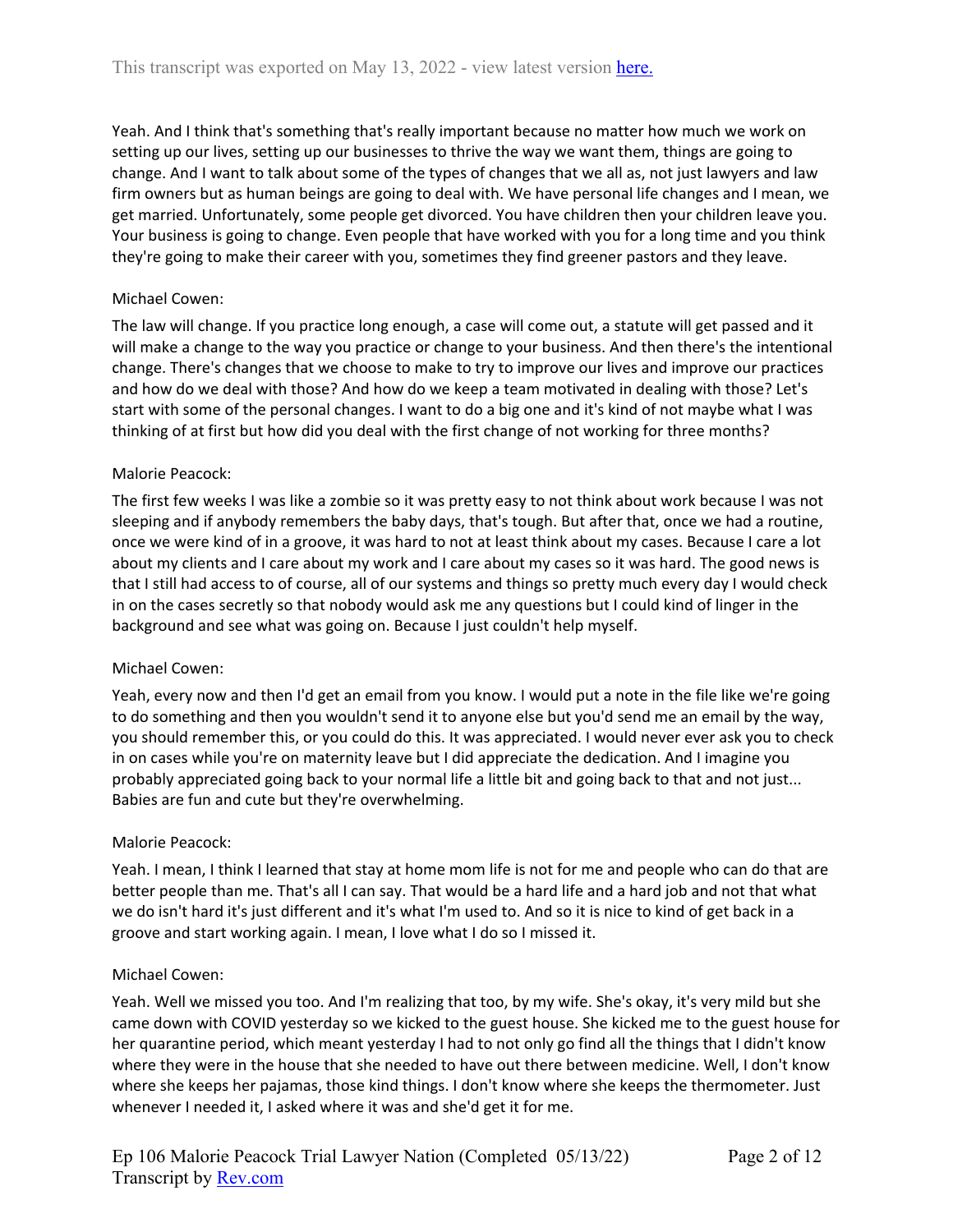## Michael Cowen:

But also, helping, making sure my kid gets bathed and making us lunch and washing the dishes and ironing the clothes for the kids to school tomorrow. I got to add all that stuff in at the end of my day, which is not what I normally do. I don't mind doing it but I could see that it wasn't my plan for the day, a change come through and I had a choice to make. Do I get annoyed by it? Do I get mad about it or do I just embrace it and say, I love my family, my wife's out for temporarily so I'm going to step up for 10 days and do my part? And that's what I chose to do.

## Michael Cowen:

And so but it was interesting though because I'd get someone texting me and then calling me on a new case because he's used to me being very responsive. And I'll have to say dude, I just can't deal with this right now. I mean, we'll talk in the morning. And there was that initial fear like well, what if because I'm not giving him the love that I normally give, maybe he'll take that case somewhere else? But it turned out that asking someone to wait 12, 13 hours and talking to them at 8:00 this morning was just fine.

### Malorie Peacock:

Yeah. I think sometimes when things change, we're our biggest enemy there. We think what goes on in our head about the change, the fear of it, the anxiety about it is worse than what actually ends up happening.

### Michael Cowen:

I think that's absolutely right. And I think first of all, giving up the illusion that we have control over anything now is important. I mean, we try our best to control our lives and get good systems and habits in place but at the end of the day, we don't control other people. We don't control the environment. We don't control the courts or the law or our clients or anything else. And so thinking that if things don't change and somehow they're all going to go exactly the plan as an illusion. But the other thing is change isn't always bad.

## Malorie Peacock:

Yeah. There's a lot of really great changes. For me, I mean, having a baby is great. I mean, it's a new chapter in my life and it's very exciting. It's tough and it's a challenge but it's a great change for me.

### Michael Cowen:

Yeah. And another change that we have to deal with and as our law firm gets bigger employee change is just unfortunately, as much as we want to treat people well and we try to pay people well, we try to treat them nicely, we try to keep great benefits but people do leave. And even people that work with you for a long time leave and sometimes they leave because they're frustrated with you. Sometimes they leave because they got a great opportunity or they always wanted to... They have their own dream and I can't fault anyone for leaving because 2006 to 2008, I went to go work for another law firm that made more money than I've ever made before working a bunch of great cases.

### Michael Cowen:

My boss never treated me badly and I left because I wanted to do my own thing because I wanted to be happy and I didn't think that in the long run as nice as he was to me, I didn't think working there would make me happy. Because I don't think he had the right mindset for happiness. And so I can't be mad at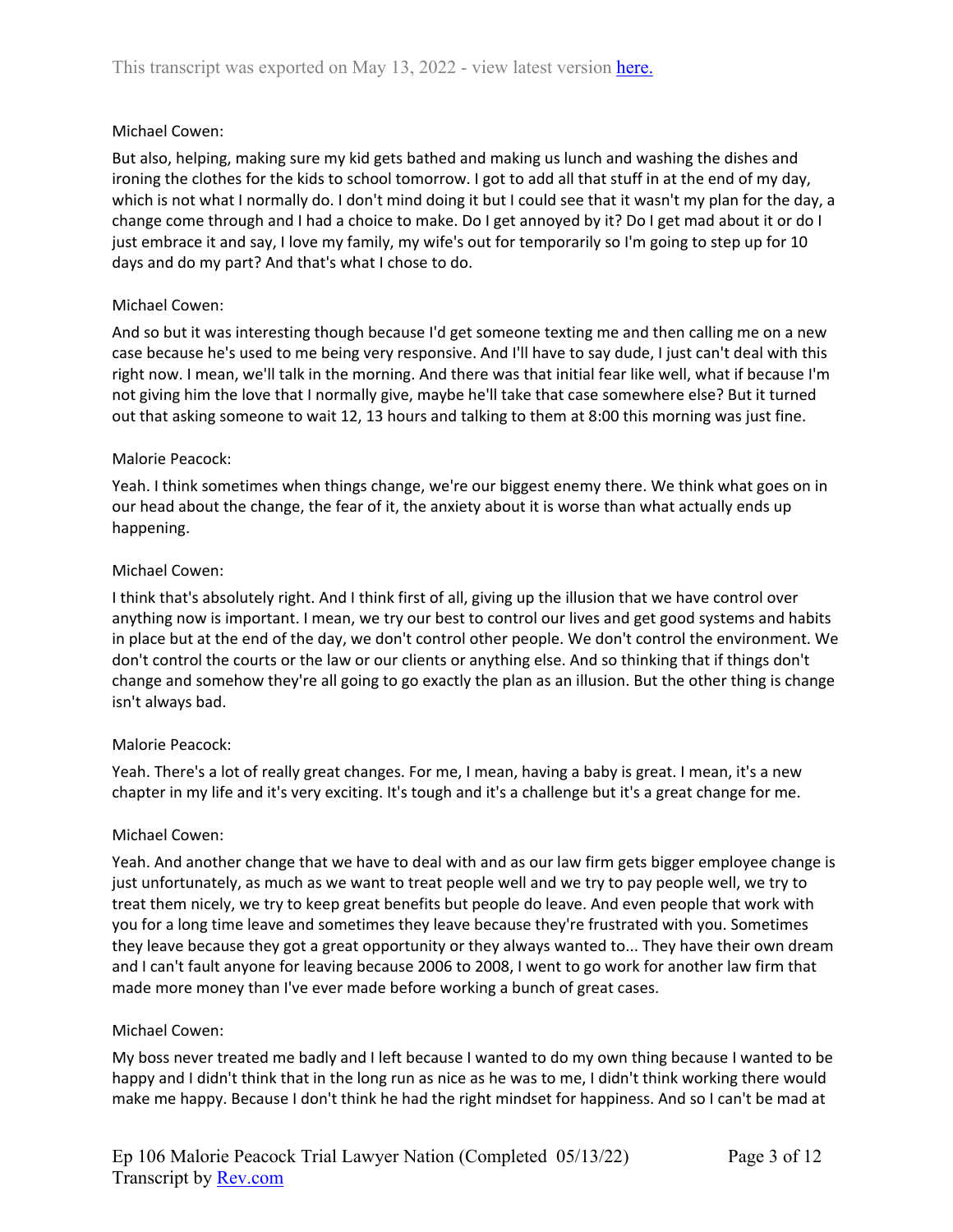other people but it's always scary and then it's a ton of work. Because you have to figure out okay, what did this person do especially non-lawyers. Lawyers is a little easier because you just jump in there and do it but the non-lawyers what did this person do? How do we replace this person? And so it's easy to kind of get down or get frustrated or get scared like okay, oh my gosh, they're going to be gone. How's this work going to get done? Am I going to have to work 24 hour days again?

## Malorie Peacock:

Yeah, no it's kind of part of it. I think there's an idea that people have especially in business, that you're going to get your core group of people together and you're just going to be together forever and it's all going to work. I know we've had that conversation before with our office manager which is, it's still a job to a lot of people. And they're going to come and they're going to go and there's always going to be turnover and you're just going to have to... We're all going to have to deal with it. Especially if you have more than one employee at your law firm, that just turnover is part of the business and it's part of every business. It's not your business. It's not that people are out to get you uniquely or anything like that. Everybody has it in their business and how you deal with it is you can either deal with it with the right attitude or the wrong attitude, I guess. The wrong attitude can make it a real struggle and the right attitude can make it an opportunity.

## Michael Cowen:

Yeah. I think that's even when you have a great employee leave, I think the mindset is okay, this is an opportunity to upgrade to me. No matter whether it's one person, whether it's multiple people, how do we... Can we find a way to make this even better than what we have now? What are the weaknesses we had? What are the strengths this person had? How do we find someone that had those strengths? Are there things that weren't going as well as they could have where we can prove and get even better? And I think those things if we look at it as, okay, we have to mourn it. And I think when our last key person just recently gave notice. We had to give ourself a little morning period before we, to deal with emotions.

## Michael Cowen:

But then it's just like okay, let's make a plan. How are we going to make this even better going forward? And I think you and I had some really good meetings and did this and that. I think another thing that's important and this book has a horrible title. I mean, I'm embarrassed to say that this book has been a, had a positive effect on me because of the title but really, it's not as bad as it sounds. The author is just trying to talk tough. It's called the No B.S. Guide to the Ruthless Management of Profits and People and when I was first told to read it, I didn't like that word ruthless because I don't want to be ruthless with my people. I like the people we work with. I want to treat everybody well. I want to be fair. I pay people well. Freedom as human beings and hopefully be thought of well in return.

## Michael Cowen:

But some good points he does make in that book and like I said, it's not as bad as it sounds is the title. I think it's always for marketing and he's selling a certain shtick when he's writing the book. But it's just, you need to be realistic about how the employee relationship is and how people see you. And no matter how great you treat somebody and you should treat your people great, don't get me wrong but don't expect to feel any particular gratitude or loyalty because when you treat people great, most people think yes, I deserve to be treated great. In fact, most people will think well, look how much money you're making, look at what great life you have. Most people no matter how well you treat them are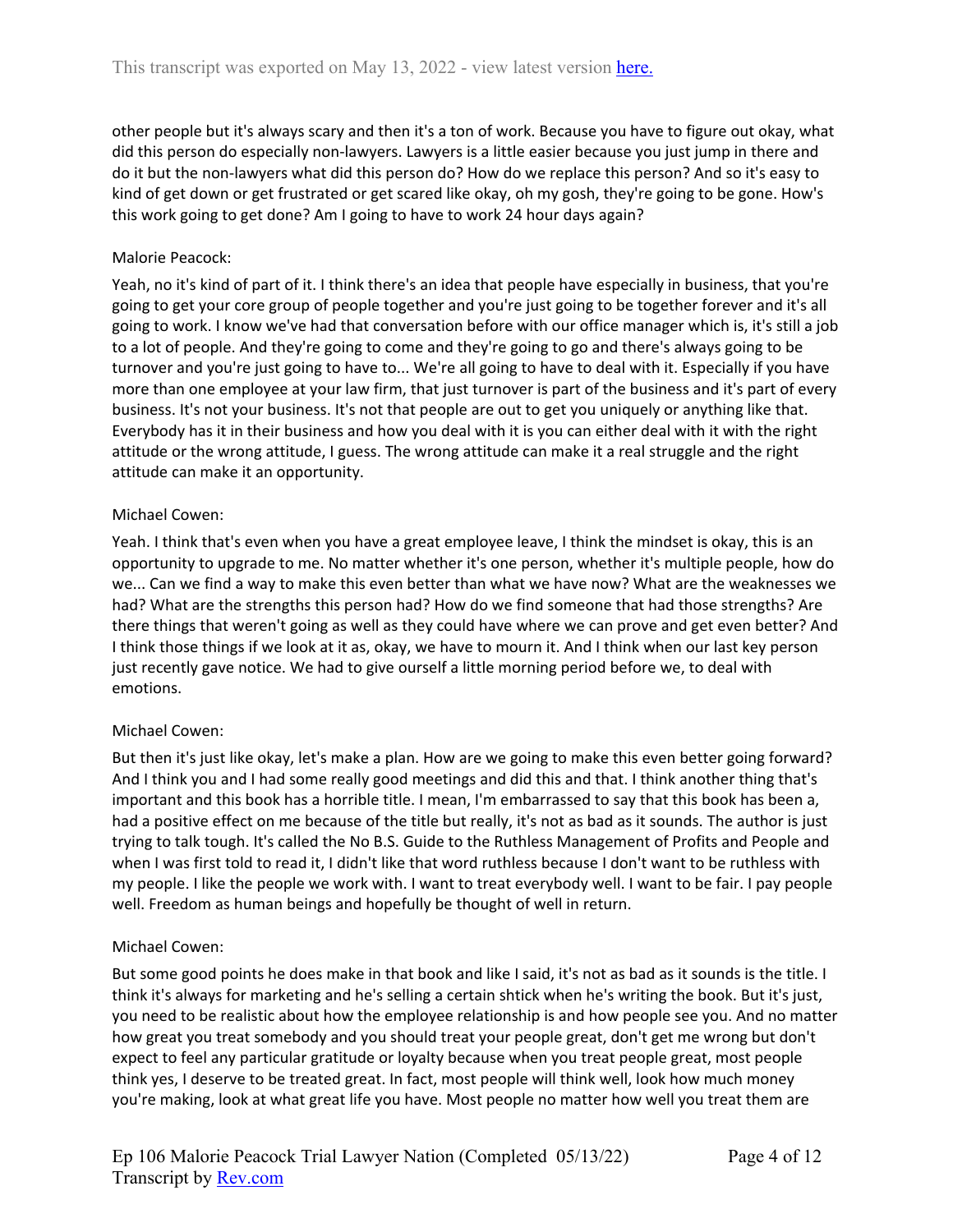going to think that you're doing better than you should and that they're not doing quite as well as they should.

### Michael Cowen:

And that's just life, even if you're not. Even though I've opened my books to people that look, I'm not doing as well as you thought. I did at certain points of my career. That's just human nature and if you have this fantasy or illusion that you live under that they're going to be super appreciative and loving and loyal. We just dealt with that when COVID started. We were one of the first people to go all remote when people were telling how it was crazy to go all remote. Because I was worried about people getting sick back when there was no cure.

### Michael Cowen:

Two years later when we're telling people that come back to the office are we getting oh, well, thank you so much for letting me working home for two years and for borrowing a million dollars when everything was crashing around and make sure you didn't have to lay any of us off? No, we got people upset that they had come back to the office. And we may lose some from that and that's just... Well, I'm not going to say I wasn't a little hurt but I got over it because it's just, you have to be realistic on how people are going to see the employment relationship. And I think some of it is just a little self reflection. How did you see the world when you were an employee?

### Malorie Peacock:

Yeah. I mean, I think that's right. I think psychologically, I think it's healthy for people to think well, I deserve to be treated well because I'm a good employee. Because it shows you that they're committed to your goal, that they think that they're doing the best that they can, that they think they're doing a good job. If people thought I'm kind of a mediocre employee so whatever, then you know they're not committed to your goal, that they're not committed to the firm, they're not committed to their job. That would be a separate problem. I mean, and I think it comes hand in hand. When you get people that really try and really put in a really great effort for your firm and your business and it comes with some psychological component.

### Michael Cowen:

Yeah, absolutely. But I think there's two parts. When you have change is one, don't pretend like you have no fear. When people leave you don't pretend like it doesn't hurt. Because I think letting yourself have that mourning process... It's like when we don't do as well as we could on a case. Do I let that consume me? No. But do I let myself feel it? I mean, heck even after our biggest verdict you and I were driving back and I told you this feels incomplete. It should have been bigger. It's just you can't deny your feelings on these things or then it will eat you up. Like the old Seinfeld Serenity Now or Serenity Now just saying that to yourself and then it's a serenity now insanity later.

### Michael Cowen:

You don't deal with the emotion and then sooner or later you blow up or you get depressed or... But so I think letting yourself feel it but then don't wallow in it. For me, it's usually I'm going to give myself 12 to 24 hours. I'm going to feel what it feels. I'm going to find someone that I can trust. I'm going to vent to whom I can vent. And when I vent to you, you know I'm not necessarily looking for a solution or to be totally better. I just want you to listen to me and then it's gone. But then after that it's like okay, we have a situation. Things are changing. How do we make this even better?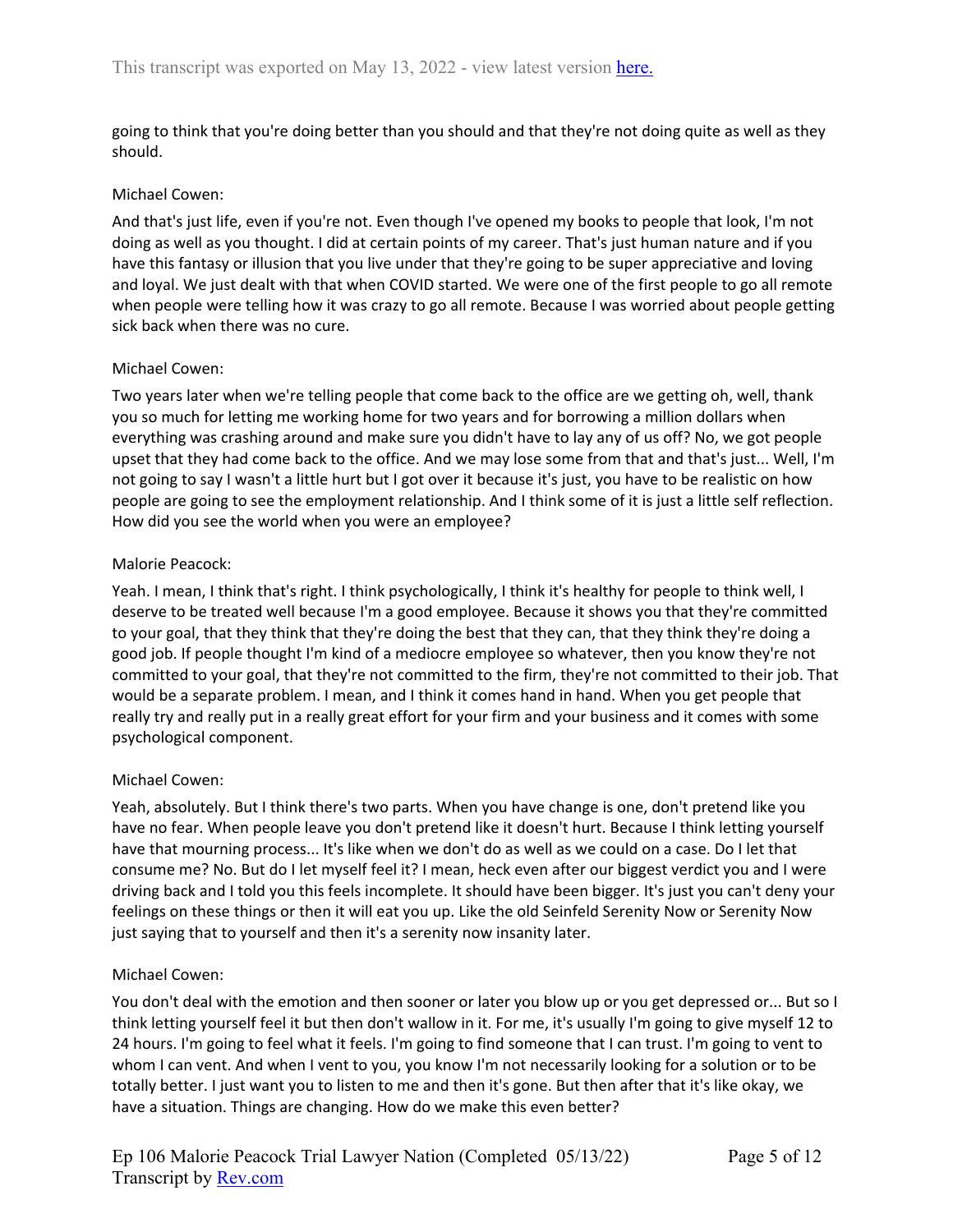### Malorie Peacock:

Yeah. I think that's right. And allowing the people that might also have feelings about it around you vent and have feelings about it. Because it's, especially if you've structured your firm the way Michael has, you have a management team, you have people that are committed to the goal and to the business that are in management. They might have feelings about it too and so we actually have a meeting where we just all put our feelings on the table about how we feel about someone leaving and what we think about it. And then we've done it and we've all set our piece and we've gotten it off our chest and we've allowed each other to have that space to vent. And then we start looking towards what we call the opportunity or how we're going to move forward.

### Malorie Peacock:

And sometimes you move forward and if there's a certain person that quits, so let's say, this is not what happened in our firm but let's say our receptionist quits. And you say what we had for a receptionist was pretty good before. I don't think we really need to make much changes we just need to hire someone new for that role. Or if you have, for example, a lawyer that quits and you say, well I think that we could have had some different systems in place to help this person or to monitor this person a little better. Here's our opportunity for someone coming in new to have those systems in place now. You just have to evaluate it and look at it and be real with yourself about, while the person leaving made their own choice there's some choices that you could make to get better in the future.

### Michael Cowen:

I think it also shows that you really need to have as much of it is a pain to do this, you need to have documented systems and make sure that they're followed. Because even if you have the most loyal employee who never wants to leave, they could get hit by a bus tomorrow. You never know what's going to happen. Other than that something, that change is going to happen. The two things is first, one is the most dangerous number of anything and so if you have what... And sometimes you're stuck with it. You have one person, like we have one manager. You have to have one person managing but can we have other people that... And I pray that our manager never leaves and I don't see any issues there but you still need to have other people that know how to do her job.

## Michael Cowen:

And you have to have written down what she does and how it's done and lawyers, especially. We have to like, this is how we do things, these are our systems, these are our forms. Not that you use a form for everything. We're not McDonald's but use a form to start and you have a knowledge base. And that way, if someone leaves or if you grow that's another kind of positive change, you're able to bring someone in and show them how to do the job and so. But if you only have one associate or you only have one person in whatever your accounting department and that person leaves, its chaos. I think if possible, if you have the money to do it, always have at least two. And that way unless they both leave, which is also possible but I mean, at least you have the ability to make it a little less painful when things change over we have more than one person working in that area.

### Malorie Peacock:

Yeah. And I think on the same lines of having procedures and things to follow, having people document what they do is important. It seems tedious to people. Why do I have to constantly write every single phone call down that I have with my client? Why do I need to document my file every time I do something? But it's because if someone leaves or if someone gets hit by a bus, you can pick up right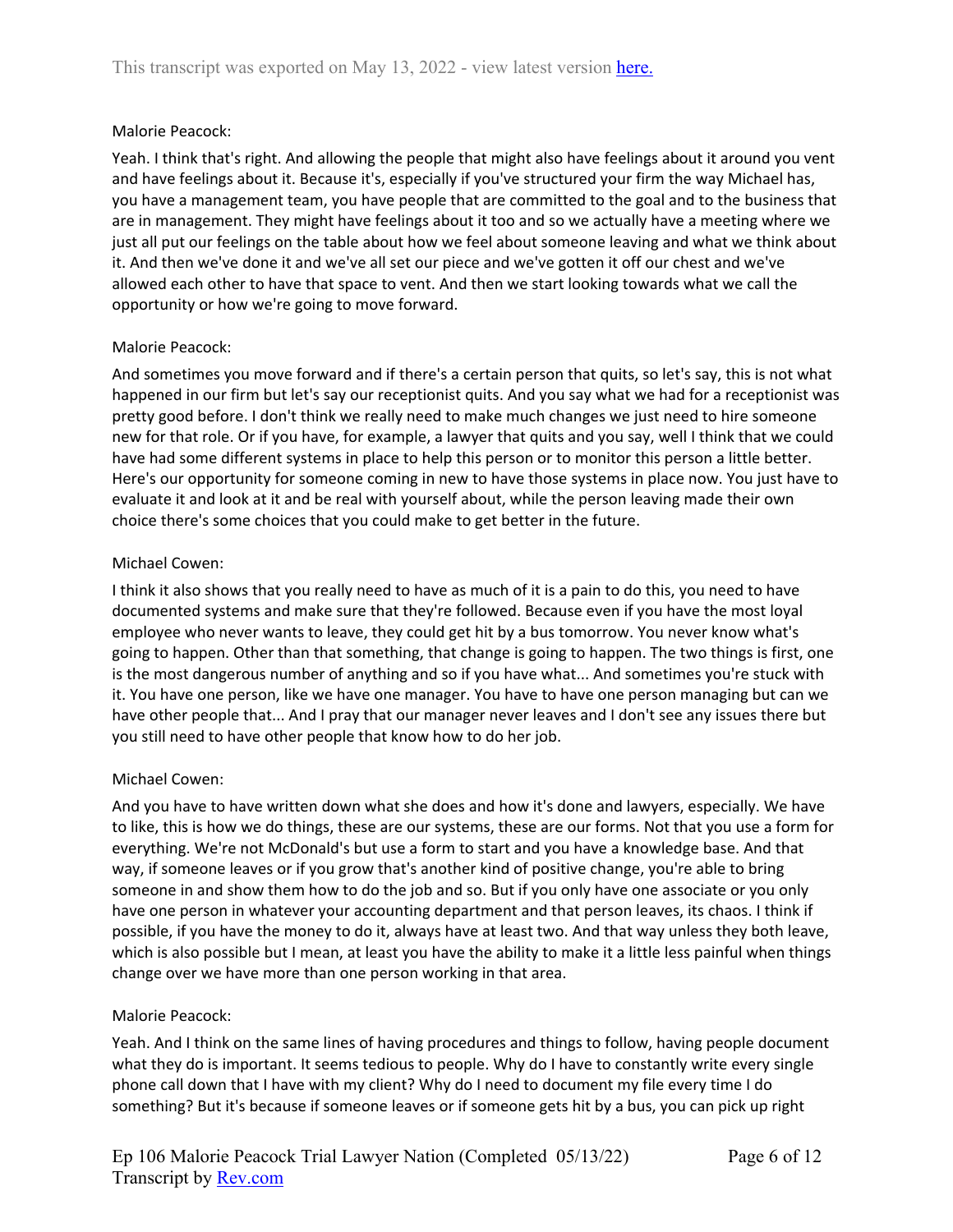where they left off with almost seamlessly. And we tell people too, what if you're not going to leave? What if you don't get hit by a bus? But what if you have to be out for a week because you need to go be with your family because something has happened? I mean, or what if you just want to take a week long vacation? People need to be able to pick up where you left off and fill in for you. Otherwise, your life is chaos. Otherwise, you can't live the life that you need to live if you haven't documented your file and we have to call you every five minutes on your vacation.

### Cowen Rodriguez Peacock promo:

Each year, the law firm of Cowen Rodriguez Peacock pays millions of dollars in co-counsel fees to attorneys nationwide on trucking and commercial vehicle cases. If you have an injury case involving death or catastrophic injuries, and would like to partner with our firm, please contact us. You can reach Delisi Friday by calling 210-941-1301 or send an email to delisi@cowenlaw.com. That's D-E-L-I-S-I@cowenlaw.com. She will coordinate a time for Michael Cowen to speak with you in person or by phone to discuss the case in detail and see where we can add value in a partnership. And now back to the show.

### Michael Cowen:

I think we also, we don't just deal with changes in our businesses and organizations but as personal injury lawyers, particularly. I have seen it over and over again, the last 20 something years I've been practicing the law's going to change. I started right when they basically took lawyers out of workers compensation in Texas and that was one of the biggest practice areas. You weren't going to get rich off one case but it was not a really hard way to make cases. People got a lot of trial experience on it and it was like a steady, easy income. And they basically made it where a lawyer really can't make money doing workers comp in Texas anymore and it's been like that. And a lot of people didn't react quickly enough to that change and either went out of the PI business or got into incredible financial problems. And then we've seen medical malpractice caps in Texas. We've seen recently, we have a case law that lets...

## Michael Cowen:

When a client who doesn't have health insurance treats on a letter of protection or even if someone goes to the hospital, to the hospital charges at the charge master right, because they choose not to build an insurance company for whatever reason. Now the defense can do discovery on what the medical provider would take from private insurance, Medicare, Medicaid and present that evidence to the jury. And it's a lot harder for us to prove up our medical bills. And then frauds become a fight about the medical bill, there's no energy left for anything else and so there's two camps of lawyers on that. There's people that are just trying to find a way to keep doing it the old way. They want to put their blinders on and pretend like okay, this isn't happening. I'm going to somehow get a good ruling. I'm going to drag this out as long as I can. And then there's other people that are saying well, maybe I can get more money if I don't put in my medical bill to start with.

## Michael Cowen:

Maybe I can find other ways to get the medical bills financed. Using the funding company won't work anymore because the funding company's going to want to get paid a lot more than the jury's ever going to give for that bill. And it's just going to mess everything up. What other creative arrangements can I find to get this done, to get my client what they need to ensure they get what they need, and increase the recovery? And I suspect that people that have done this and are trying cases without the medical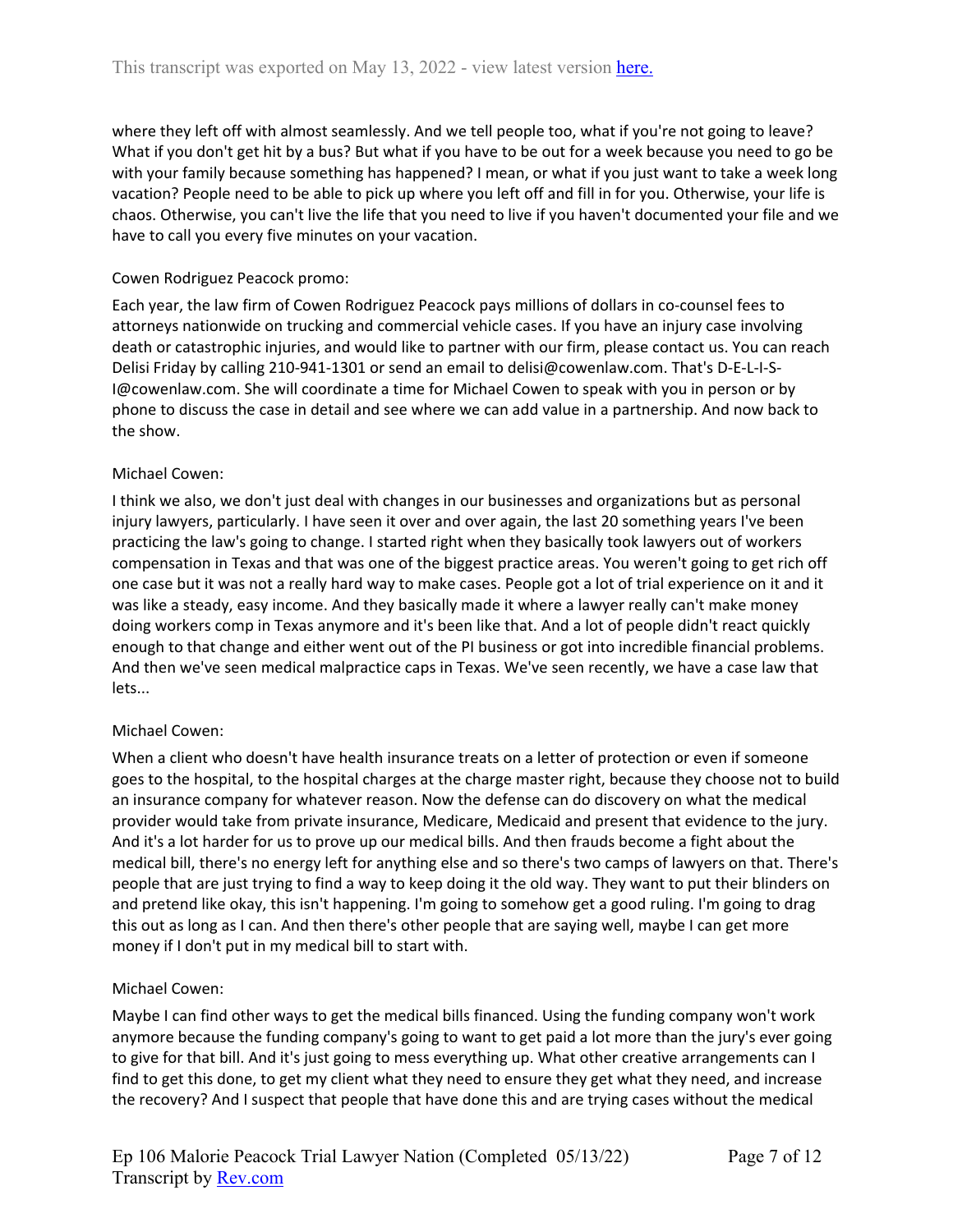bills are getting more money than the ones that are fighting about the medical bill. I think if you embrace the change and say well, let me put my power of my thought, my creativity, my talent and how to make this a positive change for myself even if it's not a change I would've chosen. I think that can go a long way and I think that's how we're embracing things.

## Malorie Peacock:

Yeah. And I think, especially when there's changes in the law, I think you have to accept that one person is not as smart as everyone. And getting other people's ideas and brainstorming with other lawyers and having round tables about it and talking it out, I think that's where you're going to come up with your best ideas. Trying to come up with it by yourself is not necessarily recommended but having a group of friends come together and just talk about it over drinks and say okay, here's how the laws change. What are some of our solutions? And you're going to come up with bad solutions at first.

## Malorie Peacock:

I mean, you're going to try it and it's going to not work and or it's going to be too expensive or it's going to... There's some reason that that solution doesn't work but putting them all out on the table and then some of it's trial and error. See what works and see what doesn't. And unfortunately that's just the way that it is but if you embrace that sometimes it's not going to work when it doesn't work, it's not so catastrophic for you. That you've tried other things and you have other ideas and other ways of doing it so you're not putting all your eggs in one basket.

### Michael Cowen:

Yeah. I think one thing that is important, and I do agree with you that finding a group of like-minded people that are positive, that are dedicated to doing what we do, that are creative is super important. And I think we've had a lot of growth not just collaborating within our firm but collaborating with other friends and other firms and exchanging ideas and making each other better. But I think there's also a danger if you end up getting with a group of people that are just all downers. And oh, it's all ending, it's horrible. I mean, I know people that every single change that's coming up oh, it's all going to be over. We're all going to be writing wills. And I heard it about short reform, I heard it about changes in juror attitudes, I heard about judicial elections. I've heard it about now robot cars coming and there's not going to be more car crashes so we're not going to be needed anymore.

## Michael Cowen:

I mean, I hear this fear from people and I don't think it makes sense to know hey, this is a possibility. It's out there but I don't think it does any good to spend a lot of time with people that just want to talk about doom and gloom. And I think we just have to curate because we absorb other people's energy. I'm not saying that in some guru type way but I mean, when you're around positive people you feel more positive. When you're around people that are negative all the time it affects how you think. And so I think we have to make an effort. I'm not saying just cut people all the way out of your life. Although I have cut some people out of my life and feel better because of it because there was too much negativity and too much toxicity but in general, you can go talk to those people. Talk about something else, so listen to them for a little while but that's not the people you need to spend your energy with when you're trying to solve the problem.

### Malorie Peacock: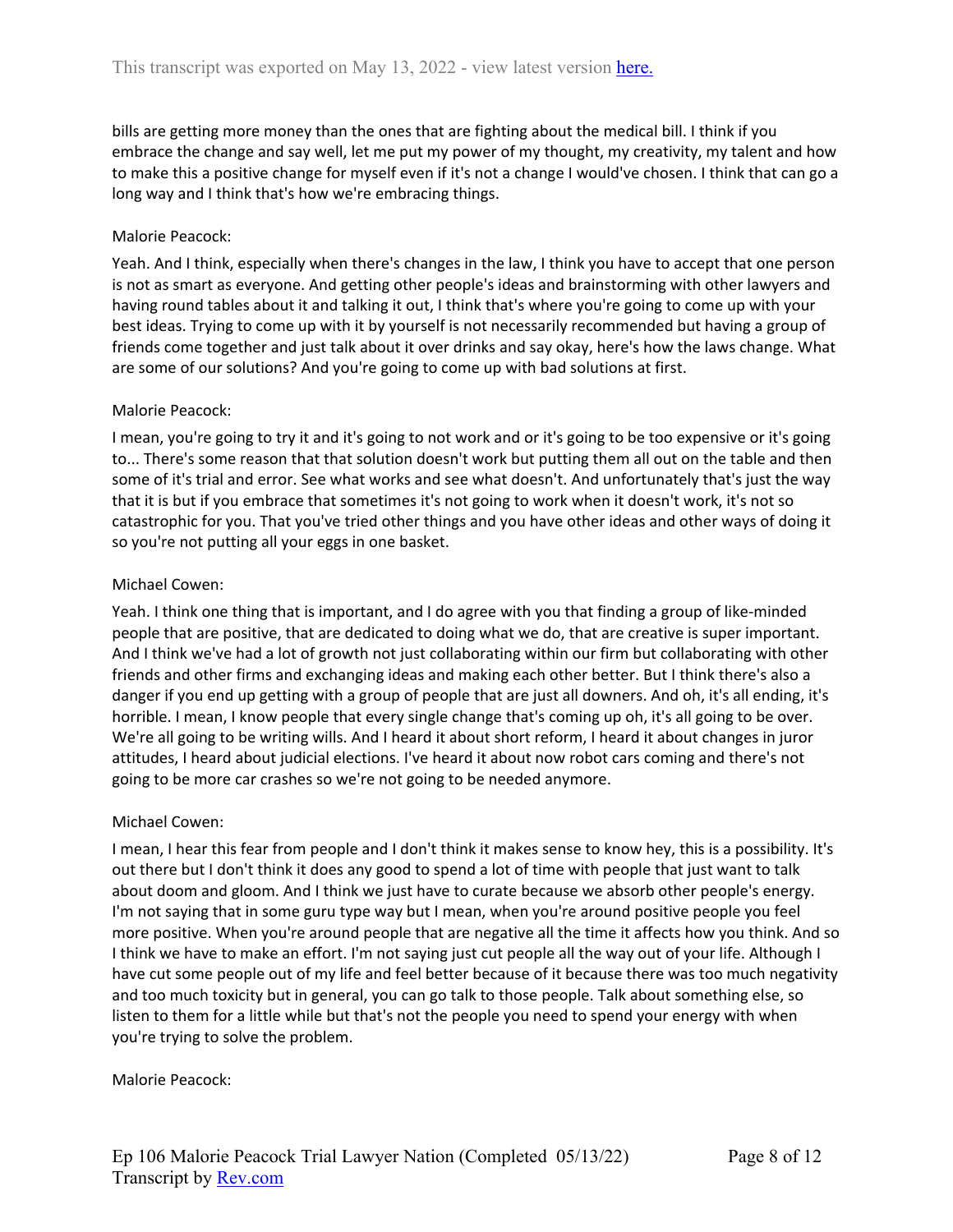Yeah, I agree. And I think you know my philosophy is I try to always look at the positive of every situation in life. And I encourage other people to do the same because it just makes you a happier person, I think. If you try to look at everything as a positive and even stuff that's not great, you can accept that it's not great or that it's not good. Or that it's bad but see it as an opportunity to do something different or pivot or an opportunity to be creative.

### Michael Cowen:

Yeah. I think mindset is everything. I really do and I think that's, you have not just been good. Working with you has not just been good for my law practice, for my bank account but it's really, you've been so good for my mental health because again, your positivity has rubbed off on me. I was not as positive of a person when I met and I don't have as many of the deep downs that I used to have. And I'm not saying you're 100% responsible for that. I've done a lot of work on my own but you've been a really good influence and example for me in life. And so I just want to let you know, I appreciate that. And I think that's an example of if you can find a Malorie, don't take mine, please but if you can find a Malorie in your life, someone that's positive, that's creative, that looks for the solutions instead of just moaning about the problems, it makes a huge difference.

Malorie Peacock:

Well, thank you.

Michael Cowen:

You're welcome.

### Malorie Peacock:

I make a real effort to be this way so I appreciate it that you notice.

### Michael Cowen:

What do you do? What is it you do to keep yourself positive when you're facing challenges?

### Malorie Peacock:

Well, I think I'm not going to lie, part of it is just my natural personality. I mean, it's just kind of the way I've always been but I think one of the things that I do is when something is bad, I either try to find something good about it. But sometimes there's just some, it's all bad. Sometimes there's nothing good about it and so I try to think of the other good things in my life, right. This thing is bad but I have X instead, or I have Y instead and or I have this opportunity to do Z. I mean, I think one, I always try to find something good about it and if it's just all bad, which some things are just all terrible, then I look at other parts of my life and what I have there. Just to kind of keep me level headed.

#### Malorie Peacock:

This bad thing has happened in my practice, for example, or this law came out that it's just terrible. I hate it, there's nothing good about it but then I tell myself well, at least I have my family and at least I have some savings. If I go out of business, I've had that conversation with myself that if we go out of business tomorrow and I have to go be a teacher or something, at least I have something else I can do. I'm not totally helpless. I can do something else if I really had to. I have those little conversations in my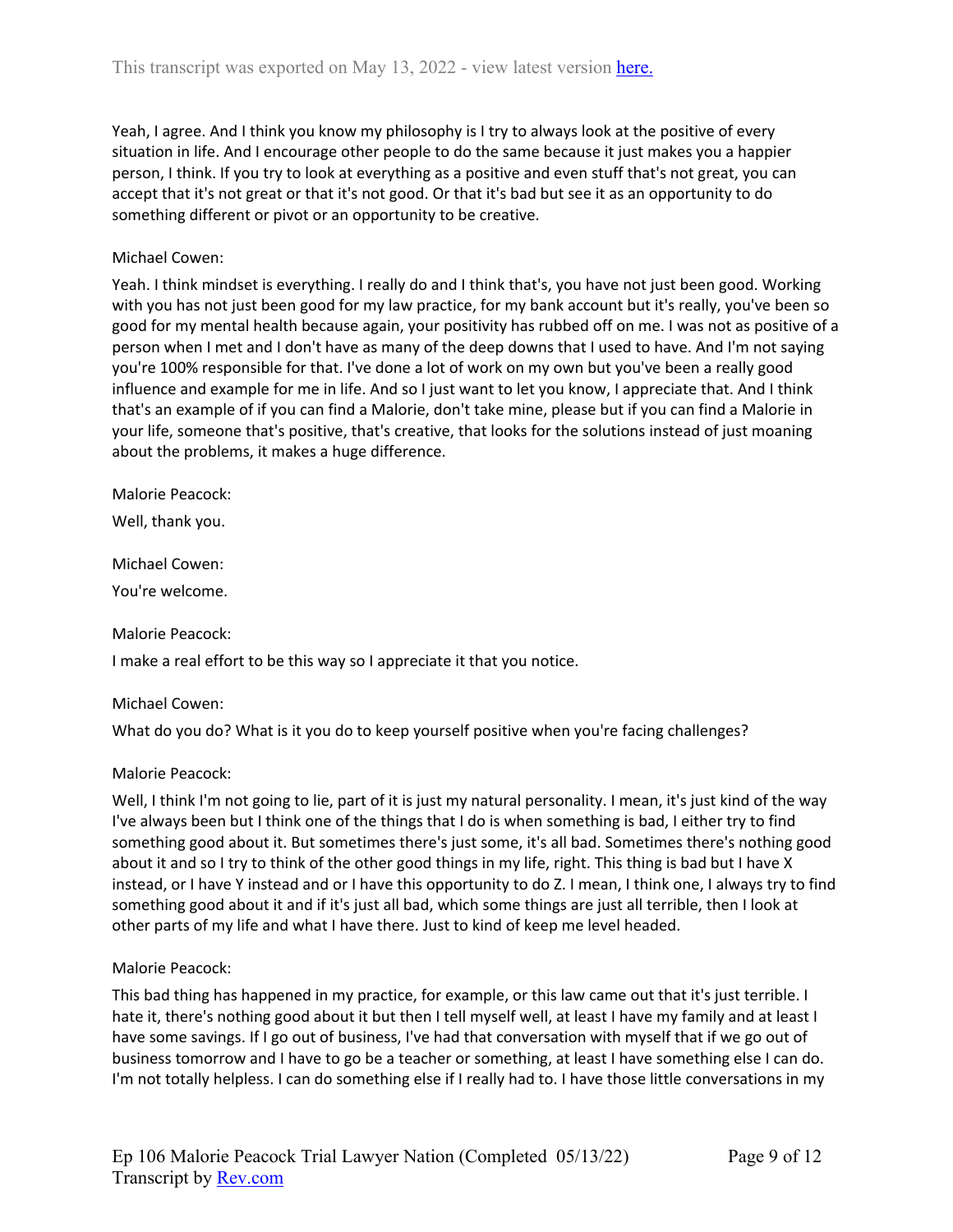head just to reassure myself that the world isn't coming to an end, everything isn't going to crash down around us. We just have to do our best.

### Michael Cowen:

Absolutely. And I think that's so important. I really do. And it doesn't come as... It's weird challenges actually excite me. Like when something bad's happening and finding a challenge that comes naturally to me but sustaining the positive attitude does not come as naturally to me. I just have to just do a lot of self talk and so, I drive my 10-year-old to school in the mornings and I'm like, "Gavin, we're going to have a great day today because we're going to decide to have a great day today." And I just tell him that almost every morning. What are we going to do to make today great? How's today going to be a great day? And just choose that yes, I know that not everything's going to be perfect today but this is the day I have so I want to make the best out of it. And it sounds silly. I thought it was really hokey when I first heard it but it works.

### Malorie Peacock:

That's so funny that you say that because my three-month-old obviously doesn't talk back to me at this point but I talk to him on the way when I'm driving him to school in the morning or to daycare in the morning. And I just talk and just so that he can hear my voice and I just think it's good that he hears me talk and I kind of narrate our trip to school.

### Michael Cowen:

Awesome.

## Malorie Peacock:

And so I say we're driving down 410 now and the highway. And then so one of the roads we pass every morning is a road called Magic. And every time we pass it I say oh, Endure... Endure's, my son's name. Endure we're in Magic in Fredericksburg. That means we're going to have a magical day. And I just say it out loud and it's silly because he can't respond to me or even know what I'm saying but I just feel like in my mind just saying it out loud sometimes makes you feel like okay, I am going to have a magical day, or.

### Michael Cowen:

The other thing that helps me is I just go back and think about all the things that I have. I mean, honestly, if you told me in 1992 when I got accepted to law school, or even if you told me in 1997 when I started in plaintiffs work that my life would end up the way it is now, I would not have believed you. I would not have dared dream that I would've the life I have and so just remembering I've overcome a lot. And a lots of other people have too and there's nothing I can't overcome. And so yeah, change is annoying. I mean, it would be nice to just get on a groove and have everything. I think I said like, can't I just have one quarter like three months where just it's stable Hawaii, just get my life the way I want it and just three months, it's all I'm asking for it. But it doesn't happen.

### Michael Cowen:

I very rarely have a three month quarter, a full quarter without something happening. It's not always something major or a catastrophic but about something happening that we have to change. And so I think it's just learning to embrace that change, accept the positive while not pretending like the negative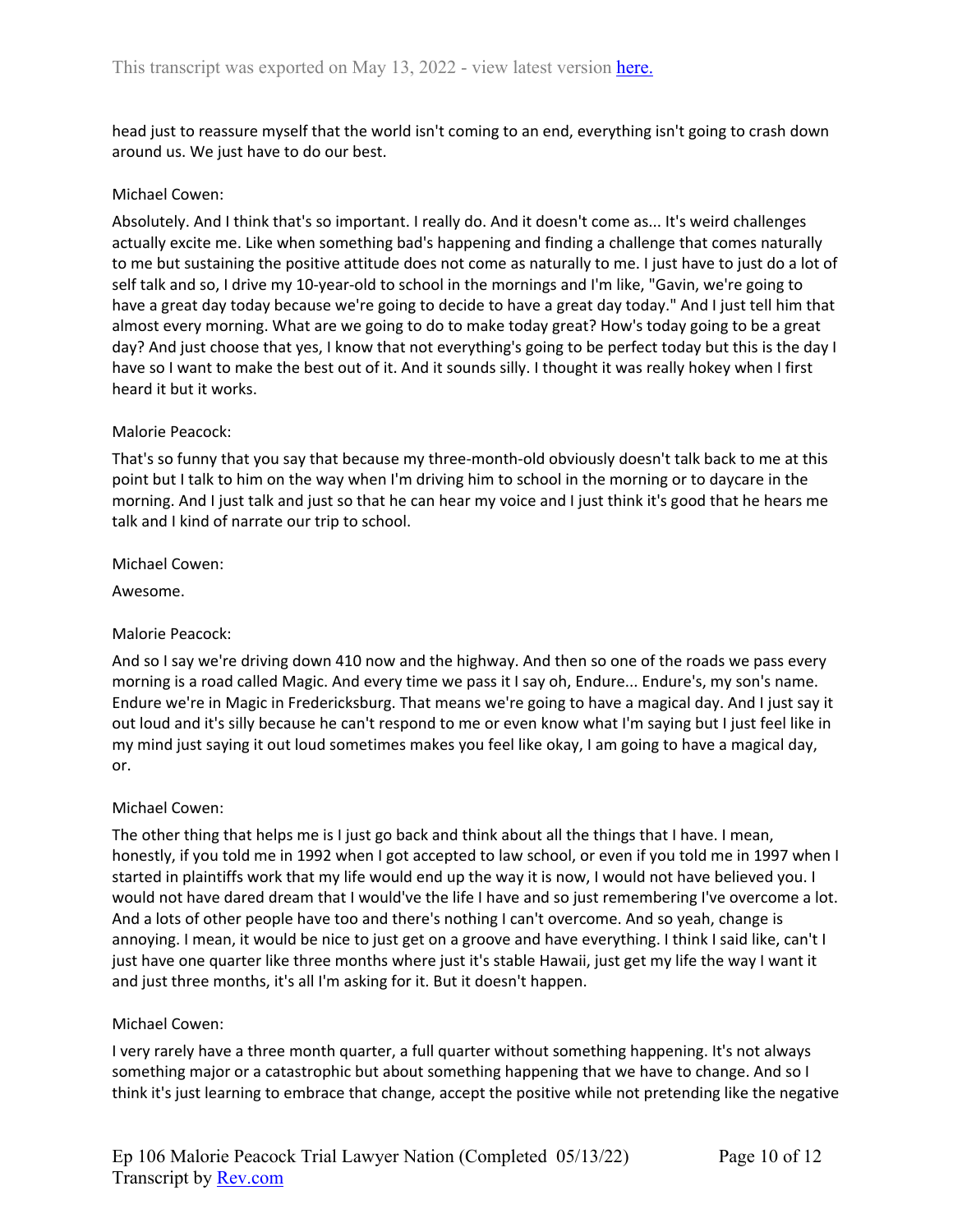feelings aren't there at all. Because you have to deal with. Speaking of change, this is going to be a little advertisement but we have some changes to trucking law that have happened in Texas and maybe coming to other states hopefully not. Some states are changing in a positive way. Illinois just had a great case coming out allowing direct negligence even when you don't have gross negligence. Even when the employer stipulates to the course of scope. Texas, we passed a law that we thought was really bad at first, but now that we're looking at it closely, isn't so bad.

# Michael Cowen:

And so if you want to learn about that, we're having our Big Rig Boot Camp coming up in June. We're sold out. I say, sold out it's free but I mean all of the in-person spaces are taken up but we do have a virtual attendance still available. If anybody wants to learn about how we're embracing change and how we're planning to thrive in the age of treking tort reform, as long as you're a placed lawyer, my defense friends, I know some of you listen but you can't listen to that one. We screen people before they get in but please join us. We believe one of our core values is sharing what we know because we think the rising tide lifts all boats. And I've learned a lot. I've brainstormed with a lot of other people and I'm really excited to share our ideas about how to embrace the change and make it a positive change even though it's scary at first. And different creative strategies to continue to maximize our cases in the age of unfortunately some changes to trucking law in some states like Texas.

## Malorie Peacock:

Yeah, I'm excited. There is an opportunity here. People who think it's all doom and gloom, there's some opportunities remember and we have some solutions. I hope that some of y'all can make it. I think there is a wait list too, Michael. I think if people are going to drop out, if you really want to come in-person, let us know and we can put you on the wait list too.

## Michael Cowen:

Absolutely. Well, that being said, thank you so much, Malorie. It's great to have you back on the show. I really enjoyed. We hung out a little bit while you we're on maternity leave but I've really enjoyed seeing you on a daily basis again. And I love getting back here talking to you again. I hope everyone else enjoyed this visit and look forward to talking to you again next time on Trial Lawyer Nation.

## Outro:

Thank you for joining us on Trial Lawyer Nation. I hope you enjoyed our show. If you'd like to receive updates, insider information, and more from Trial Lawyer Nation, sign up for our mailing list @triallawyernation.com. You could also visit our episodes page on the website for show notes and direct links to any resources in this or any past episode. To help more attorneys find our podcast, please like, share, and subscribe to our podcast on any of our social media outlets. If you'd like access to exclusive plaintiff, lawyer only content and live monthly discussions with me, send a request to join the Trial Lawyer Nation insider circle Facebook group. Thanks again for tuning in. I look forward to having you with us next time on Trial Lawyer Nation.

## Cowen Rodriguez Peacock promo:

Each year, the law firm of Cowen Rodriguez Peacock pays millions of dollars in co-counsel fees to attorneys nationwide on trucking and commercial vehicle cases. If you have an injury case involving death or catastrophic injuries and would like to partner with our firm, please contact us. You can reach Delisi Friday by calling 210-941-1301 or send an email to delisi@cowenlaw.com. That's D-E-L-I-S-